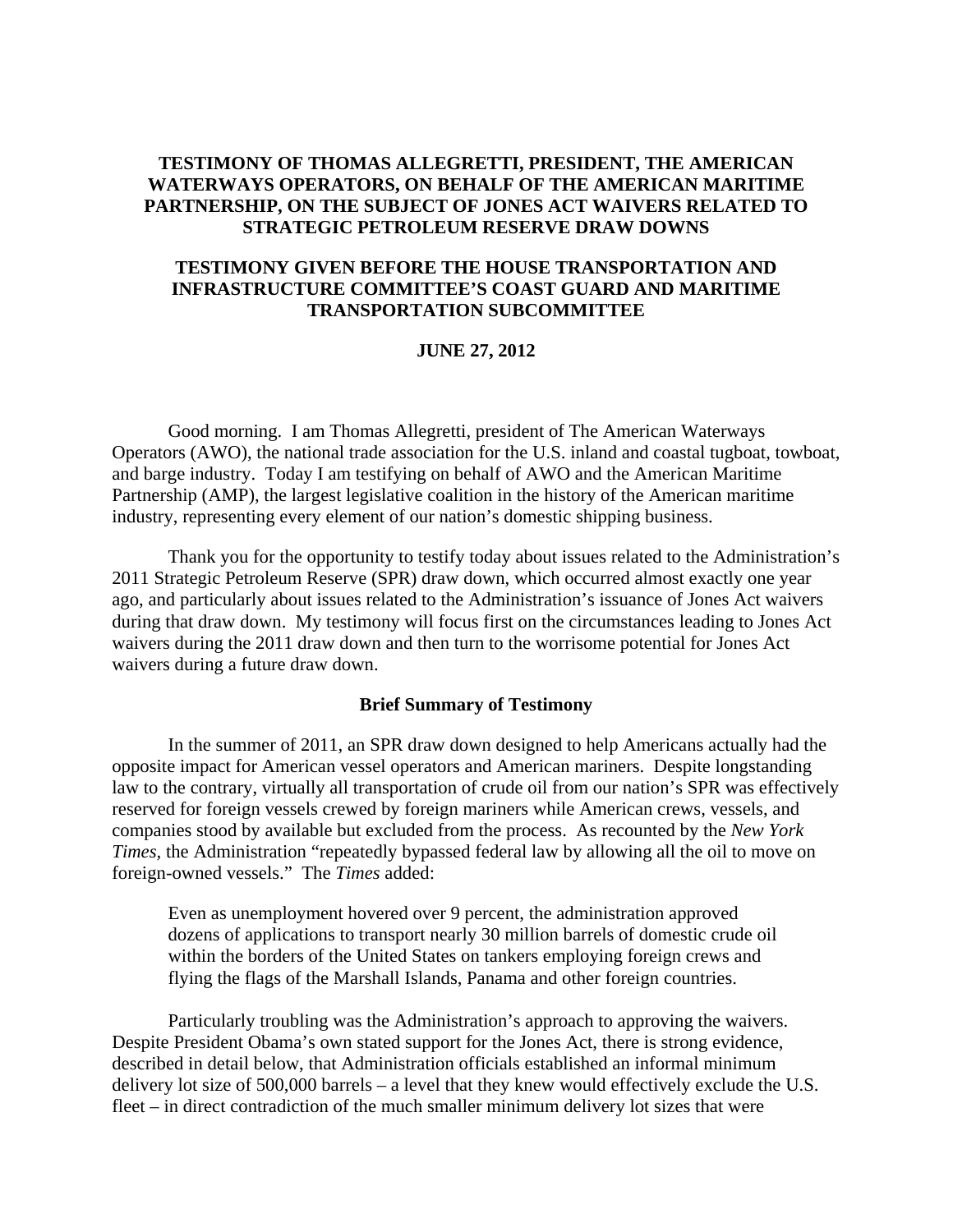established in the Department of Energy's (DOE) own Notice of Sale; conveyed that information informally to potential purchasers of crude oil in advance of the formal SPR sale; promised crude oil purchasers in advance that Jones Act waiver requests would be approved for volumes of 500,000 barrels or more and then fulfilled that promise without fail; and almost universally evaded the Jones Act, a fundamental American transportation law. The approach was contrary to federal law governing the sale, draw down, and transportation of crude oil from the SPR. The advance guarantee of approval for all Jones Act waivers is particularly odious because the Jones Act waiver process is a regulated administrative legal proceeding governed by federal rules of fairness and due process.

 That first Jones Act waiver application was approved for a vessel named **PETROPAVLOVSK**, a large tanker flying the flag of Liberia, homeported in Monrovia, built in Japan, and owned/managed from Cyprus by Sovcomflot, a Russian State-owned corporation. That first waiver was for oil transportation between Texas and Louisiana, indisputably a movement requiring an American vessel under the Jones Act. Shell Trading was awarded a contract as an SPR crude oil purchaser on July 7, requested the Jones Act waiver for a 500,000 barrel movement on **PETROPAVLOVSK** the same day, and saw it approved by four federal departments/agencies within 24 hours. The approval of that waiver was followed by 51 similar Jones Act waivers to the benefit of foreign vessels and foreign shipping companies in the space of several months – more waivers of this kind, we believe, than in the entire 90-plus year history of the Jones Act. Ultimately, the vessels used for the SPR draw down flew the flags of the Bahamas, Greece, the Isle of Man, Liberia, the Marshall Islands, Panama, Singapore, and the United Kingdom. The 2011 SPR draw down occurred with virtually no participation by the American maritime industry despite unambiguous laws requiring the use of American vessels to move the SPR oil. To the best of our knowledge, only one small movement occurred on an American vessel. This record of waivers in 2011 is a serious stain on the integrity of the Jones Act.

 The American maritime industry, deeply distressed by the 2011 draw down, has started early and is taking all possible steps to avoid a similar circumstance should another draw down occur this year, as has been widely discussed in the press and as the Administration has repeatedly said remains an option. Since the 2011 draw down, significant additional legislation has been enacted and more is pending to emphasize to the DOE and the Departments of Transportation and Homeland Security that Congress will not allow America's federal transportation laws to be casually ignored. We deeply appreciate the leadership of this Committee, and that of many other members of the House and the Senate, in enacting these new laws, and we look forward to working with this Subcommittee to avoid a repeat of the unacceptable events of 2011. The remainder of this testimony addresses this situation in more detail.

#### **Detailed Background**

#### 1) THE 2011 SPR DRAW DOWN

 On June 23, 2011, approximately one year ago, the Obama Administration announced a draw down of 30 million barrels of petroleum from our nation's SPR. As part of that announcement, Energy Secretary Steven Chu said the draw down was necessary "in response to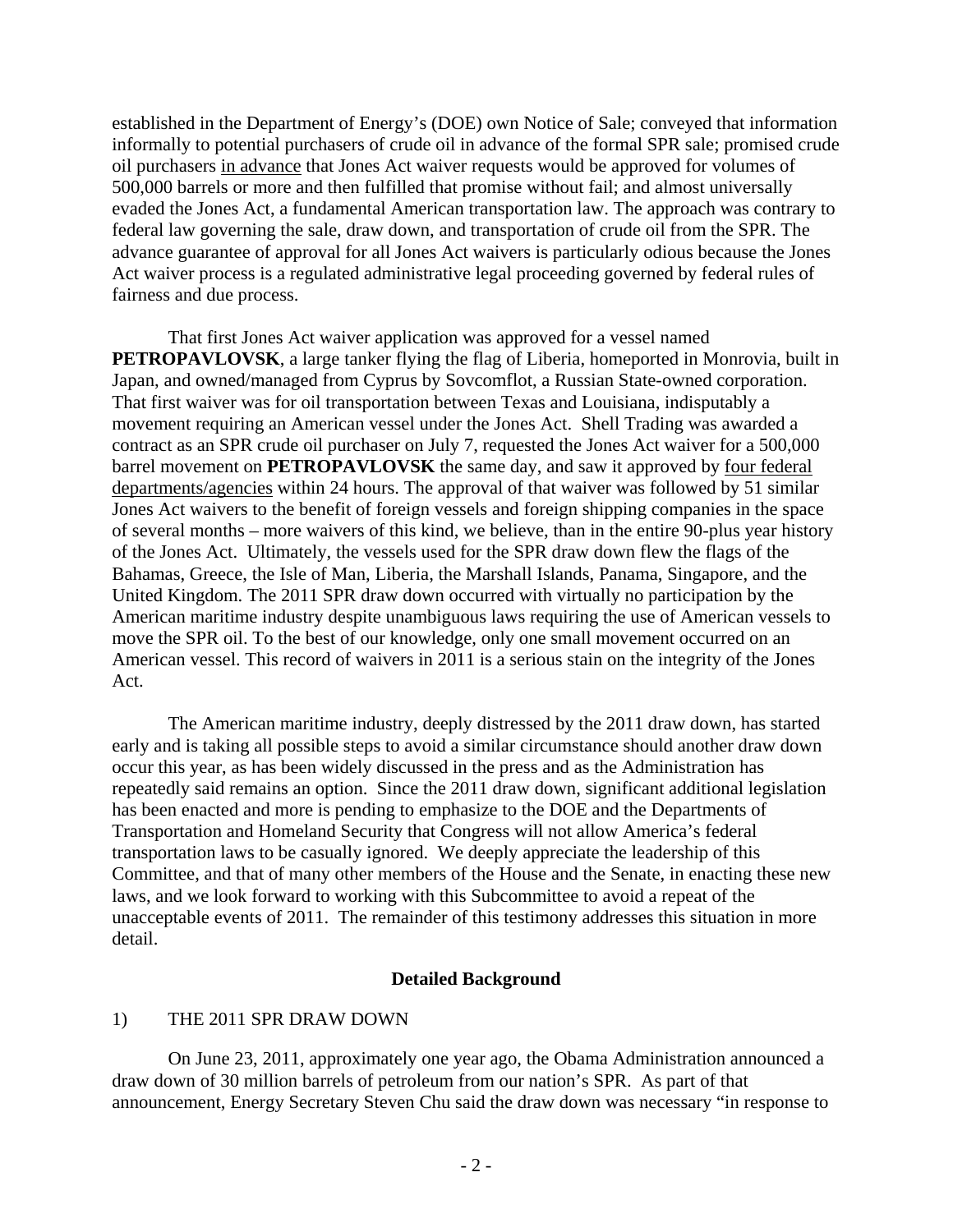the ongoing loss of crude oil due to supply disruptions in Libya and other countries and their impact on the global economic recovery."

# A) Transportation of Crude Oil During a Draw Down

 The key issue in this hearing, of course, is the transportation of the crude oil in the SPR to refineries in the United States. Through a highly regulated process, potential purchasers of crude oil submit bids to DOE to purchase SPR oil and then are responsible for the transportation of the oil from the SPR location in the U.S. to a specific refinery in the U.S. Transportation can occur either by pipeline or by vessel on either tankers or barges.

 Because transportation under an SPR draw down occurs between two points in the United States, any maritime transportation is subject to the Jones Act, the fundamental law regulating domestic American maritime transportation. *46 U.S.C. § 55102.* The Jones Act requires that any merchandise transported between two points in the United States move on American vessels – vessels owned by Americans, built in the United States, registered in the United States, and crewed by Americans. I don't need to reiterate here why the Jones Act is important to our country. It is essential to our national, economic and homeland security, and for those reasons it has received strong support from every Administration and from every Congress of this generation. There is no dispute that SPR movements are subject to the Jones Act. In fact, DOE's own regulations for SPR draw downs stipulate that "failure to comply with the Jones Act … will be considered to be a failure to comply with the terms of any contract [and p]urchasers who have failed to comply with the Jones Act" may be subject to penalties even beyond those imposed by the Jones Act itself. *10 C.F.R. Part 625, Appendix A, Price Competitive Sale of Strategic Petroleum Reserve Petroleum, C.2.* There is no dispute by any party that the Jones Act fully applies to the SPR movements at issue here today.

# B) Broad Jones Act Waiver Immediately Rescinded

 The initial announcement of the 2011 draw down on June 23, 2011 included a blanket Jones Act waiver. In essence, a blanket waiver would have put aside the Jones Act and allowed the transportation of SPR oil by foreign vessels. According to emails received by AMP under the Freedom of Information Act (FOIA), DOE officials notified the U.S. Maritime Administration (MARAD), the agency responsible for administering the Jones Act within the U.S. Department of Transportation (DOT), of the blanket waiver at 9:51 a.m. on the very morning of the public draw down announcement, a notification that appears to have caught MARAD officials off guard.<sup>1</sup> Based on FOIA information, it appears that MARAD Administrator David Matsuda did not learn of the plans for a blanket Jones Act waiver until about 1 hour before the public announcement of it.<sup>2</sup>

 $\overline{a}$ <sup>1</sup> Email from Lindsay Partusch, DOE, to MARAD officials, June 23, 2011, 9:51 a.m.

<sup>&</sup>lt;sup>2</sup> Email from David Matsuda, MARAD, to Chris McMahon, MARAD, copied to six other MARAD officials. Sent at 11:05 a.m. on June 23, 2011. Shortly before the public announcement, Matsuda was responding to an email informing him of the announcement and blanket waiver. "So they are releasing something today?!!" he asked. "Do we oppose? What was the result of our survey of vessels available for work? Can we put some contingencies in their waiver, at least?"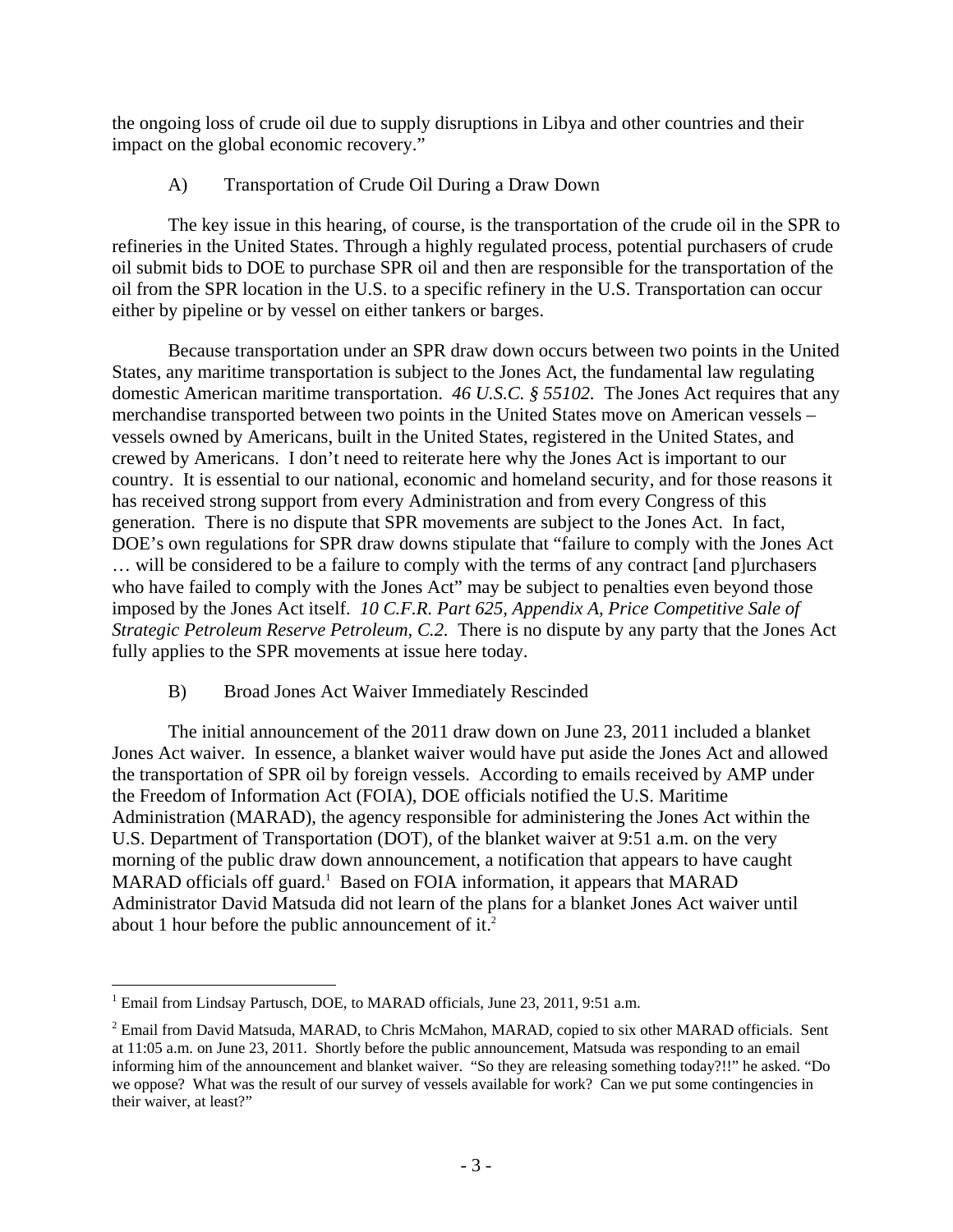MARAD fought back against the blanket waiver, even though it had already been publicly announced. A MARAD official reported to his superiors at the agency that "[MARAD has] offered to locate [U.S.] tankers on a case by case basis to support the release but DOE is choosing to seek a general waiver of the Jones Act…"3 An email from the MARAD to DOE described a blanket waiver as "premature," reminded the DOE of a Memorandum of Agreement to "make full use of American vessels," and provided a "listing of U.S.-flag tank vessels that can be made available to carry this cargo."<sup>4</sup> Faced almost immediately with opposition from within its own Administration and from others who noted that significant American tank vessel capacity was available to assist with the draw down, the Administration and DOE, within 24 hours, rescinded the blanket waiver and announced that the Jones Act would apply. Another email from a MARAD official described the situation this way:

DOE tried to put through Jones Act waiver as part of the SPR draw down, however, the Maritime Administrator (Matsuda) and the DOT Secretary went to the White House and had it removed. The new amended solicitation is attached (without a waiver provision). $5$ 

 The Jones Act requires that American vessels be used between U.S. coastal and inland points in an SPR draw down. However, in certain cases where a national security declaration has been made, federal law also permits so-called "case-by-case" Jones Act waivers in circumstances where no American vessel is available. Three federal departments/agencies share the responsibilities for considering waiver requests per the SPR draw down – MARAD, which determines if American vessels are available; U.S. Customs and Border Protection (CBP), which has legal authority to grant the waivers; and the Department of Homeland Security (DHS), which ultimately signs the waiver. <sup>6</sup> The waiver process is governed by 46 U.S.C.  $\S$  501(b).

 On June 24, the very day that the broad Jones Act waiver was rescinded, the DOE issued its "Notice of Sale of SPR Oil," outlining its detailed specifications for the purchase, transportation and delivery of the SPR oil. In its Notice of Sale, as amended, DOE specifically required compliance with its Standard Sales Provisions at 10 C.F.R. Part 625, including the requirement for compliance with the Jones Act. The Notice of Sale established "minimum delivery lot sizes" of 40,000 barrels for barges and 300,000 barrels for self-propelled vessels.<sup>7</sup>

C) DOE's Actions Related to the Jones Act

 Within days of the release of the Notice of Sale, DOE took actions that irrevocably altered the normal SPR draw down process in a manner that assured the exclusion of all U.S.

<sup>&</sup>lt;sup>3</sup> Email from Mike Hokana, MARAD, to Chris McMahon, MARAD, June 23, 2011, 11:30 a.m.

<sup>&</sup>lt;sup>4</sup> Email from Hokana, MARAD, to Kelly Gele, DOE contracting officer, June 24, 2011, 8:36 a.m.

<sup>&</sup>lt;sup>5</sup> Email from Hokana, MARAD, June 24, 2011, 12:17 p.m.

<sup>&</sup>lt;sup>6</sup> In addition to those three traditionally involved departments/agencies, DOE became part of this SPR process, "verifying" that the waiver request was consistent with the draw down.

<sup>&</sup>lt;sup>7</sup> Notice of Sale, DE-NS96-11PO97000, Supplements and Amendments to the Standard Sales Provision, section 3. The tanker limit was originally set at 350,000 barrels but then quickly reduced to 300,000 barrels purportedly to increase opportunities for American vessel participation in the draw down.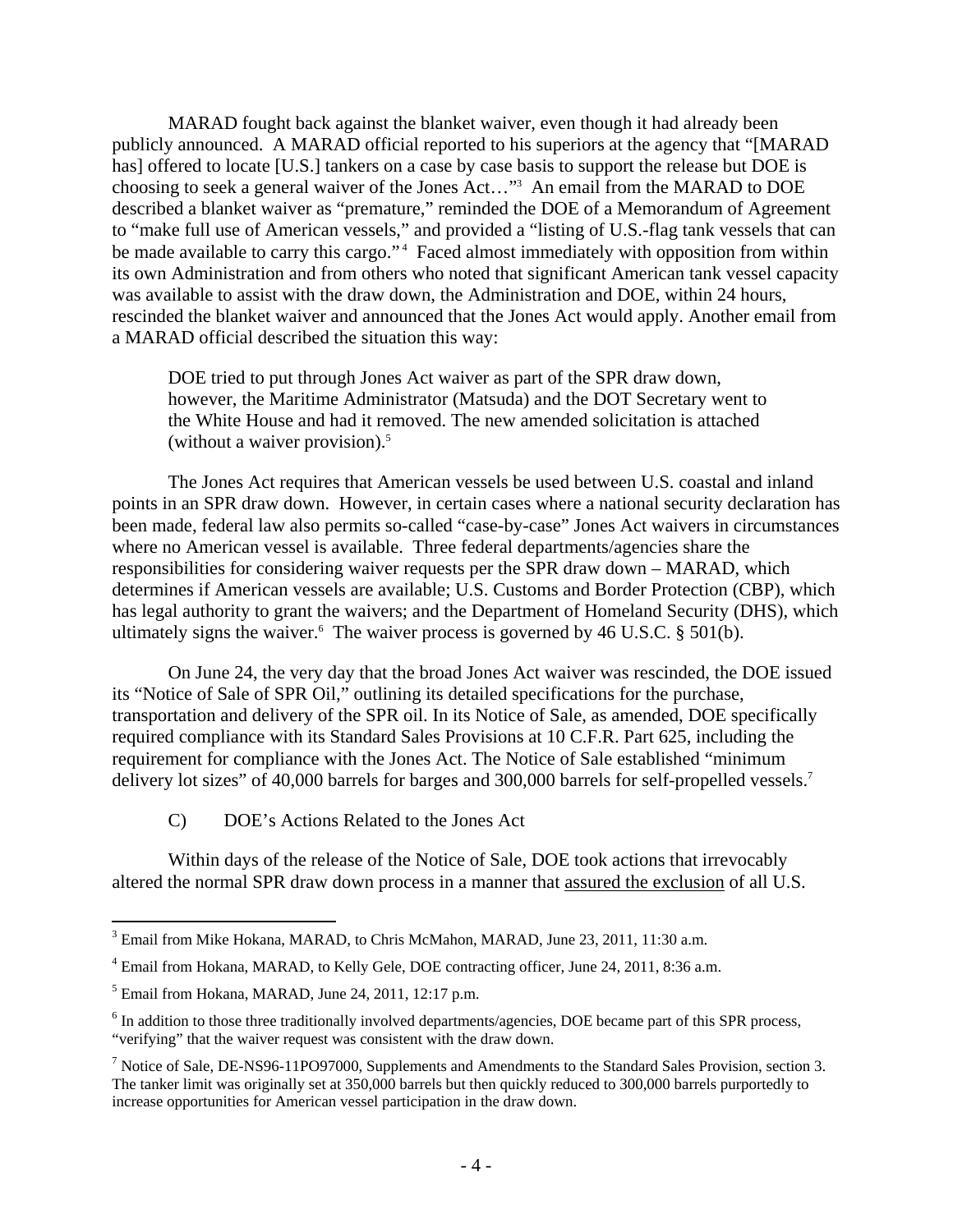vessels. Even today, one year after the fact, it is still not entirely clear what happened behind the scenes at DOE and other federal departments and agencies to circumvent the Jones Act and exclude Americans from the movement of the SPR oil.

 What is known is that DOE expressly informed potential purchasers of oil in advance that Jones Act waiver requests for large SPR shipments would be approved, an action that effectively excluded the entire American fleet. Ironically, DOE offered that assurance of guaranteed Jones Act waivers within days of the rescission of the blanket waiver and despite the facts that: 1) no waivers had even been requested yet; and 2) DOE is not the federal department with jurisdiction or authority over the Jones Act administrative waiver process. On June 28, 2011, David Sandalow, DOE's assistant secretary for policy and international affairs, answered questions from potential purchasers during a DOE briefing. *Inside Energy Extra* reported on the following exchange between Sandalow and one potential purchaser:

A caller from Valero said no US ships could hold 500,000 barrels, and asked if there would be a de-facto blanket [Jones Act] waiver for large-volume sales.

"Once a bid has been awarded, then, yes, a waiver would be granted in that situation," Sandalow said. "But you've got to apply for it."8

An advance guarantee of waiver approval by a government official is astounding because the Jones Act waiver process is a highly regulated legal administrative process governed by federal rules requiring fairness and due process. Ultimately, Assistant Secretary Sandalow's advance guarantee was fulfilled as 52 waivers were approved, all for lot sizes of 500,000 barrels and larger.

 In addition, there is evidence that DOE informally adopted and conveyed to the purchasers a 500,000 barrel minimum transportation lot size – flatly contrary to the minimum delivery lot sizes specified in the Notice of Sale<sup>9</sup> – resulting in the exclusion of the entire American fleet. The secret 500,000 barrel minimum was rumored throughout the process but never admitted by any federal department, despite repeated inquiries by the maritime industry. At least one email received under FOIA refers to DOE and the "500K min. standard."10It seems no coincidence that well over half of the Jones Act waiver requests (and approvals) were for exactly a 500,000 barrel lot size and all of the waiver requests (and approvals) were for transportation in lot sizes 500,000 barrels and above. $11$ 

<sup>8</sup> DOE Offers More Details on SPR Auction, by Meghan Gordon, *Platt's Inside Energy Extra*, June 28, 2011, page 2.

<sup>&</sup>lt;sup>9</sup> The minimum delivery lot sizes in the Notice of Sale were 40,000 barrels for barges and 300,000 barrels for tankers.

 $10$  Email from Hokana to multiple MARAD officials, July 8, 2011, as part of the consideration of the first waiver request for the **PETROPAVLOVSK.**

<sup>&</sup>lt;sup>11</sup> MARAD chart, received under FOIA. It is believed that one 150,000 barrel movement occurred on a U.S. vessel and about 50 moved on foreign ships under Jones Act waivers at transportation delivery sizes of 500,000 barrels and above.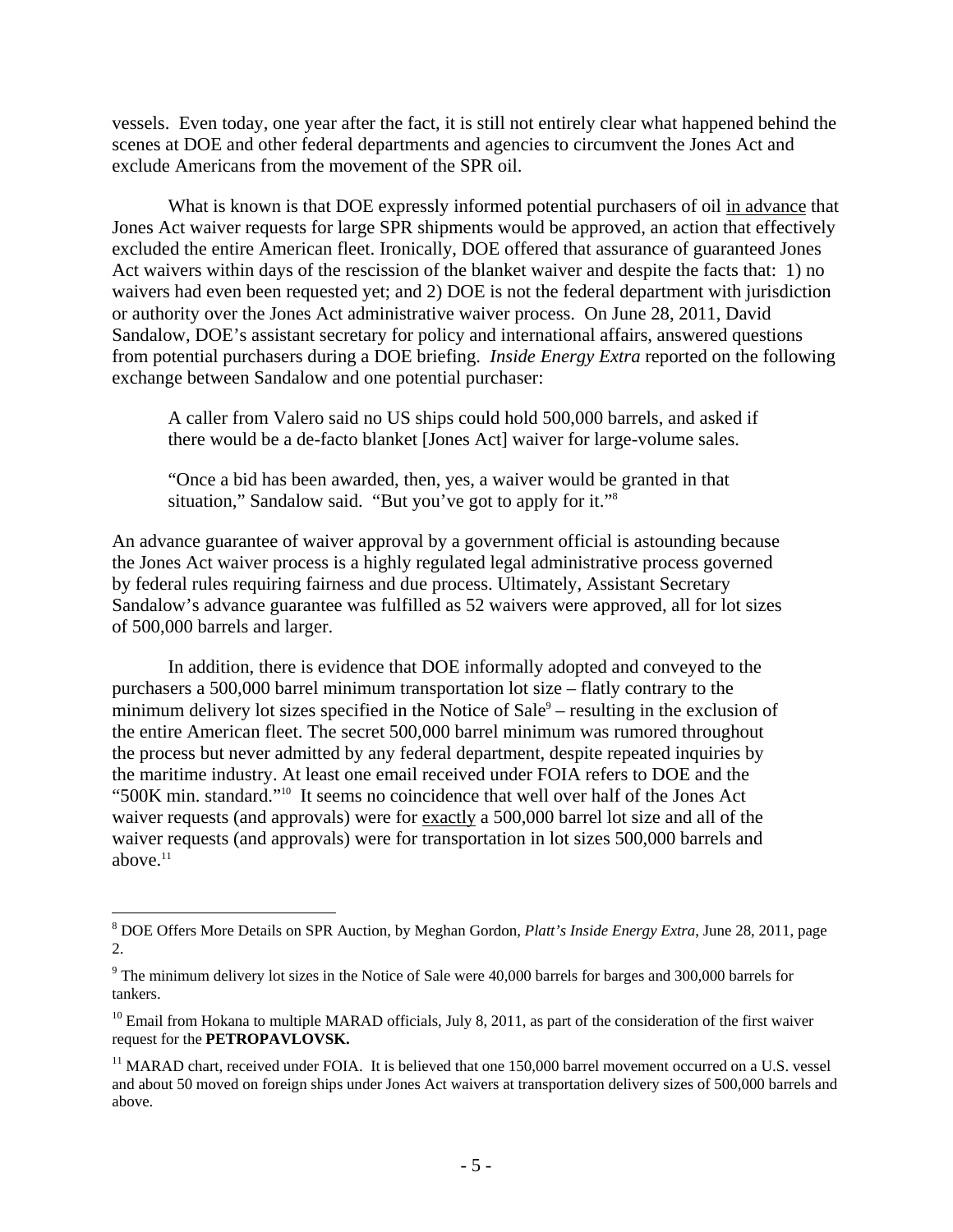One email from MARAD Administrator Matsuda to the leadership of DOE, DHS, DOT, and others during the early days of the waiver process is particularly illuminating regarding the 500,000 barrel requirement:

…[W]e have now seen 3 separate requests by Shell Oil to move 1.5M barrels of oil in roughly 500k barrel increments, and they are winning bidders on an additional 2.0M barrels. We fully appreciate the Administration priorities discussed at length prior to today on the need to move expeditiously, but under the Jones Act we are hard-pressed to find that no U.S. flag vessel is available for any of the Shell oil without fully understanding their transportation plan for the entire amount of the oil they purchased and without hearing evidence that Shell dealt in good faith with U.S. carriers to try to procure their transportation services. If we are to presume Shell (and all winning bidders) will simply transport the oil only in 500k barrel shipments (**this is not a contractual obligation, correct?),** and seek Jones Act waivers for each of them to carry all of it on foreign flag vessels for the entire 3.5M barrels, there may be no opportunities at all for U.S. flag vessels in this initiative. $12$ 

D) More Than 50 Jones Act Waivers

 What followed next was sadly predictable. Despite the clear application of the Jones Act and the requirement to use available American vessels first, the potential purchasers of crude oil made their bids based on the use of large foreign vessels and, once selected, immediately applied for Jones Act waivers. The first waiver request came from Shell Trading on July 7, the same day that Shell's oil purchase contract was awarded by DOE. Shell asked permission to move oil from Freeport, Texas to Sugarland Terminal, Louisiana, clearly a Jones Act movement. However, following the direction of DOE Assistant Secretary Sandalow, Shell Trading requested a waiver to move 500,000 barrels on a vessel named **PETROPAVLOVSK**, a large crude oil tanker flying the flag of Liberia, homeported in Monrovia, built in Japan, and owned/managed from Cyprus by Sovcomflot, a Russian State-owned corporation. On July 8, within 24 hours of the request, DOE had endorsed it, MARAD had apparently found that no U.S. vessels were available, and CBP and DHS had approved the waiver. That same day three additional waivers were approved – all three were for vessels registered in Singapore and all three were in the approximate 500,000 barrel range, per DOE Assistant Secretary Sandalow's comments.

 One of the core elements of any waiver decision is an "availability" determination by MARAD. Under 46 U.S.C. § 501(b), after a national defense determination is made, a formal waiver request from an interested party is granted only when no U.S. vessel is available. Upon receipt of a waiver request, MARAD generally surveys American vessel companies, brokers and others using email and other lists to determine if U.S. vessels are available. Only upon a finding that a waiver is in the interest of national defense and when no U.S. vessels are available can a waiver be granted under 46 U.S.C. § 501(b).

<sup>&</sup>lt;u>.</u>  $12$  Email from Matsuda to many federal officials, July 12, 2011, 8:11 p.m. (emphasis supplied).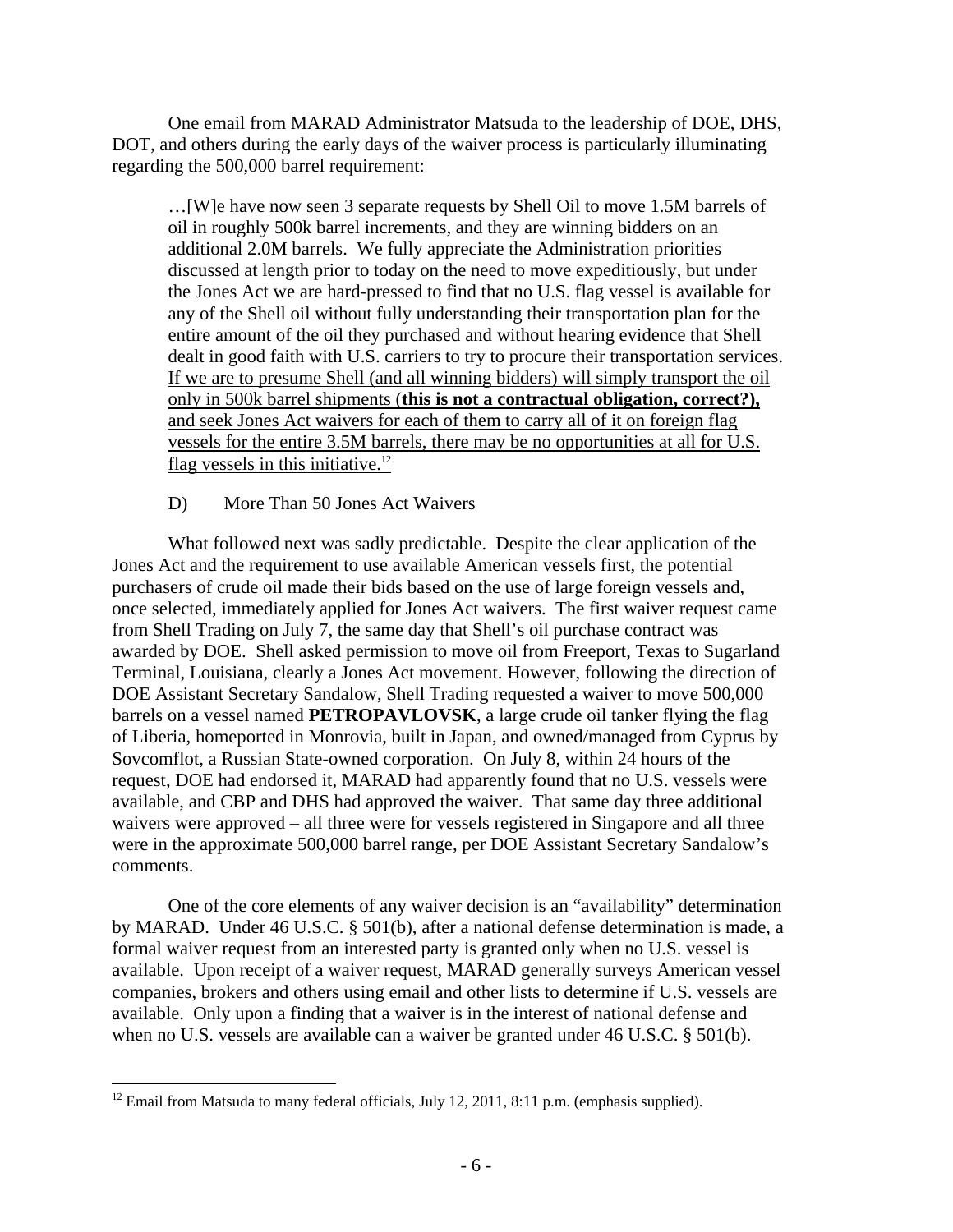Beginning in late June and continuing throughout the summer, MARAD received waiver requests from SPR oil purchasers, surveyed the American industry, received countless assurances of American vessel availability, and yet repeatedly determined that no American vessels were available. Within two weeks, about 10 waivers had been granted. Within slightly over a month, about 40 were granted. Ultimately, the vessels used for the draw down flew the flags of the Bahamas, Greece, the Isle of Man, Liberia, the Marshall Islands, Panama, Singapore, and the United Kingdom. Only one small movement of 150,000 barrels occurred on an American vessel in the course of the entire draw down compared to 52 total waivers.

 One background paper received under FOIA even suggested that purchasers were "booking cargo on foreign-flag vessels and then seeking a waiver."13 Such a circumstance demonstrates how perverted the process had become during the 2011 draw down.

It is also not clear to what extent the purchasers of the crude  $\delta$ <sup>14</sup> met their legal obligation to attempt to identify American vessels. DOE's regulations make clear that the first obligation lies with the purchasers of the crude oil:

Any request for waiver should include … [the] reason for not using qualified U.S. flag vessel, including documentary evidence of good faith effort to obtain suitable U.S. flag vessel and responses received from that effort. Such evidence would include copies of correspondence and telephone conversation summaries.15

To provide some context, in a typical year only a very small number of Jones Act waivers are applied for, much less approved. Although comprehensive statistics of this kind are not kept, it is believed that the 52 waivers during the 2011 draw down is greater than all the waivers of this type that have been approved under the Jones Act since the law was enacted in 1920.

 The unprecedented number of waivers granted, combined with the obvious incongruity of transferring American maritime jobs to foreign vessel operators during an operation designed to help the American economy, drew the attention of a range of media outlets. On August 23, 2011 the *New York Times* featured an article titled "Oil Reserves Sidestep U.S. Vessels" that began this way:

WASHINGTON – In its hurry to transport millions of barrels of oil from federal stockpiles to stabilize world oil prices earlier this summer, the Obama administration has repeatedly bypassed federal law by allowing nearly all the oil

1

<sup>&</sup>lt;sup>13</sup> "Talking Points for August 11 SPR Meeting," undated MARAD document.

<sup>&</sup>lt;sup>14</sup> Purchasers of the 2011 SPR crude oil were Barclays Bank Blc, ConocoPhillips, ExxonMobil Oil Corporation, Hess Energy Trading Company, J.P. Morgan Ventures Energy Corporation, Marathon Petroleum Company, Murphy Oil USA, Inc., Plains Marketing LP, Shell Trading (US) Company, Sunoco Inc. (R&M), Tesoro Refining & Marketing Company, Trafigura AG, Valero Energy Corp., Vitol Inc., and BP Oil Supply.

<sup>15 10</sup> C.F.R. Part 625, App. A, C.7(e)(6).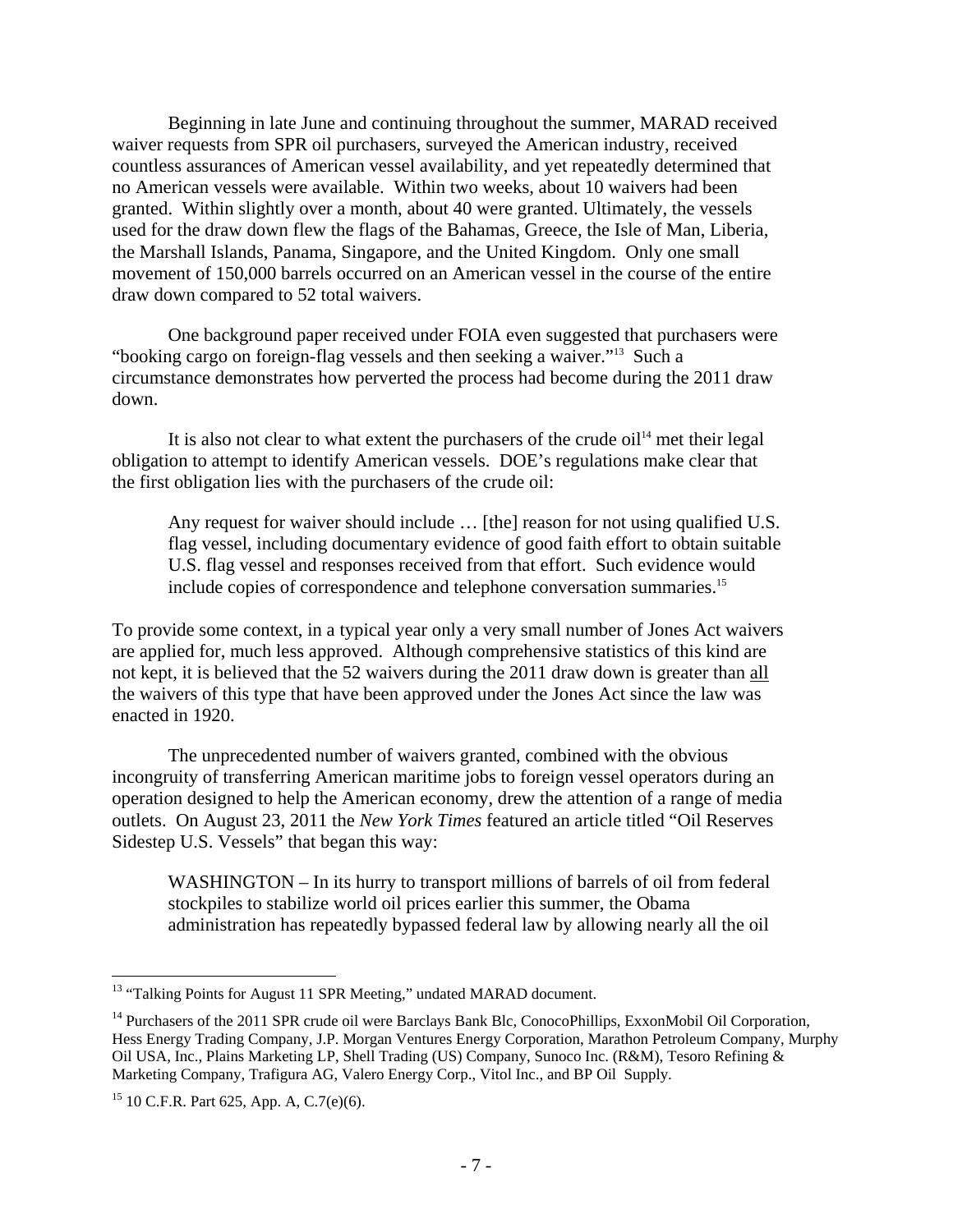to move on foreign-owned vessels, drawing protests from domestic maritime operators…

Even as unemployment hovered over 9 percent, the administration approved dozens of applications to transport nearly 30 million barrels of domestic crude oil within the borders of the United States on tankers employing foreign crews and flying the flags of the Marshall Islands, Panama and other foreign countries.16

### E) A Sham Process?

 Throughout the 2011 draw down, U.S. vessel operators scrambled to decode a process that consistently excluded American vessels despite their availability. With each waiver request, MARAD actively surveyed American vessel availability and clearly American vessels that exceeded the minimum vessel size requirements established in the Notice of Sale were ready, able and available to move the SPR oil. In fact, throughout the summer MARAD maintained on its own website a comprehensive list of American vessels that were available to move the crude oil – MARAD's list was even titled "U.S. FLAG AVAILABILITY/SPR RELEASE 2011." And every American vessel on MARAD's public list exceeded the minimum vessel size outlined in the DOE's Notice of Sale. There were no apparent operational impediments to using these vessels, as many of the American vessels that were available were the same types of vessels that had delivered crude oil to fill the SPR in the first place. Nonetheless, MARAD repeatedly found that no American vessels were available and approved the waivers. Despite protests by Congress and the American maritime industry, ultimately virtually all SPR crude oil was transported on foreign vessels under Jones Act waivers based on the incredible finding that no American vessels were available.

 There is evidence now to suggest that the entire American vessel availability process undertaken by MARAD was a sham – rendered meaningless by decisions made in early July regarding the 500,000 barrel minimum that effectively eliminated the entire U.S. fleet. If true, the massive efforts undertaken by MARAD, DOT and the American maritime industry during the summer of 2011 each time a waiver request came in – frantic efforts to gather information about the availability of American ships on extremely short notice – were meaningless given the secret 500,000 barrel minimum transportation lot size requirement. It was well-known from the beginning of this process that all American tankers with over 500,000 barrel capacity were fully employed in Alaska and elsewhere and were not available. If true, each waiver review during the SPR draw down was executed under conditions that guaranteed the final result in advance.

 Although most of the discussion of the 500,000 barrel minimum transportation lot size appears to have occurred behind closed doors, one incident described in documents received under the FOIA is telling. On August 13, ConocoPhillips was granted a Jones Act waiver to move 500,000 barrels of SPR crude oil from Texas to New Jersey on a foreign vessel. Shortly afterward, ConocoPhillips' circumstances changed and it requested a modified Jones Act waiver, proposing to divide the movement into two parts

<sup>16 &</sup>quot;Oil Reserves Sidestep U.S. Vessels," by John M. Broder, *New York Times*, August 23, 2011.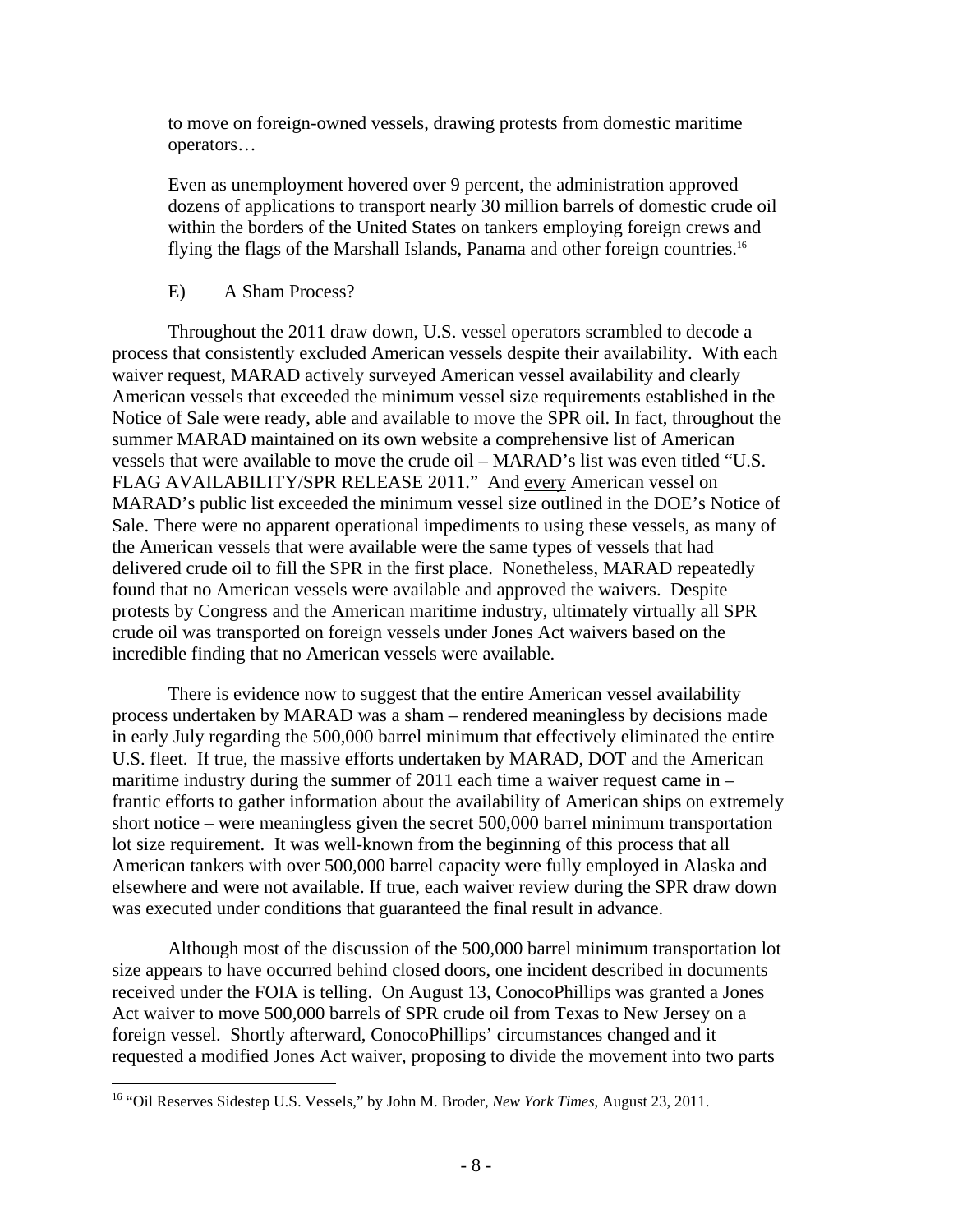– one delivery for 250,000 barrels to a New Jersey refinery and another for 250,000 barrels to a Pennsylvania refinery.<sup>17</sup> MARAD responded that it had determined that an American vessel was available to help move one of the 250,000 vessel lots, specifically named the American vessel, and directed ConocoPhillips to contact the American vessel's charterer.18 Instead, ConocoPhillips withdrew its request to break the movement into two smaller lots and reverted to the single 500,000 barrel movement using the original waiver for a foreign vessel flying the flag of Singapore.19

 In one equally notable case, MARAD officials appeared to think that a large SPR oil purchase was being broken down into lots small enough to move on American vessels. "Really? Are they committing to offer this piece to US flag?" asked a surprised MARAD Administrator Matsuda in an email. In response, his staff noted that "[n]o one from DOE contested that this large lot is being broken into smaller parcels."20 Ultimately and predictably, however, the large lot was broken into three parcels of 500,000 barrels each and moved on vessels from Singapore and Liberia. The fact that the MARAD Administrator would find it surprising that DOE and a purchaser would agree to "offer this piece to U.S. flag" – despite the legal requirement under the Jones Act to do so – is symptomatic of the entire unacceptable situation, one in which the Administration clearly did not proceed from the premise that the Jones Act is the law of the land and cannot be summarily ignored.

 Finally, it is unbelievable to us that MARAD never exercised its authority to make availability determinations based on the "collective capacity" of multiple vessels in the American fleet, something that it is specifically authorized to do by a Memorandum of Agreement between the federal agencies for SPR draw downs.<sup>21</sup> That authority – which would, for example, encourage the use of two smaller vessels to move a 500,000 barrel transportation lot – would have led directly to the movement of the oil on American vessels. As described below, the requirement that MARAD consider the collective capacity of multiple American vessels on availability determinations has been codified in federal law since the 2011 draw down. MARAD's unwillingness or inability to exercise its authority here was a key component of the perverted process that denied cargo to American vessels and employment to U.S. mariners.

1

<sup>&</sup>lt;sup>17</sup> Memorandum from ConocoPhillips to DOE, DOT and DHS, August 23, 2011.

<sup>&</sup>lt;sup>18</sup> Email from MARAD to ConocoPhillips, August 25, 2011, 6:20 p.m.

 $19$  Email from ConocoPhillips to DOE, DOT and DHS, August 27, 2011, at 9:55 a.m.

 $^{20}$  Email exchange between MARAD officials, including Administrator Matsuda, between 6:07 p.m. and 6:42 p.m. on July 15, 2011.

<sup>21</sup> *Agreement Among the U.S. Customs Service of the Department of the Treasury, Maritime Administration of the Department of Transportation, and the Department of Energy concerning drawdown of the Strategic Petroleum Reserve*, effective October 16, 1987. The Agreement says, "MARAD may determine as 'suitable' a vessel or vessels with single or collective capacity exceeding the requestor's contract commitment." (emphasis supplied)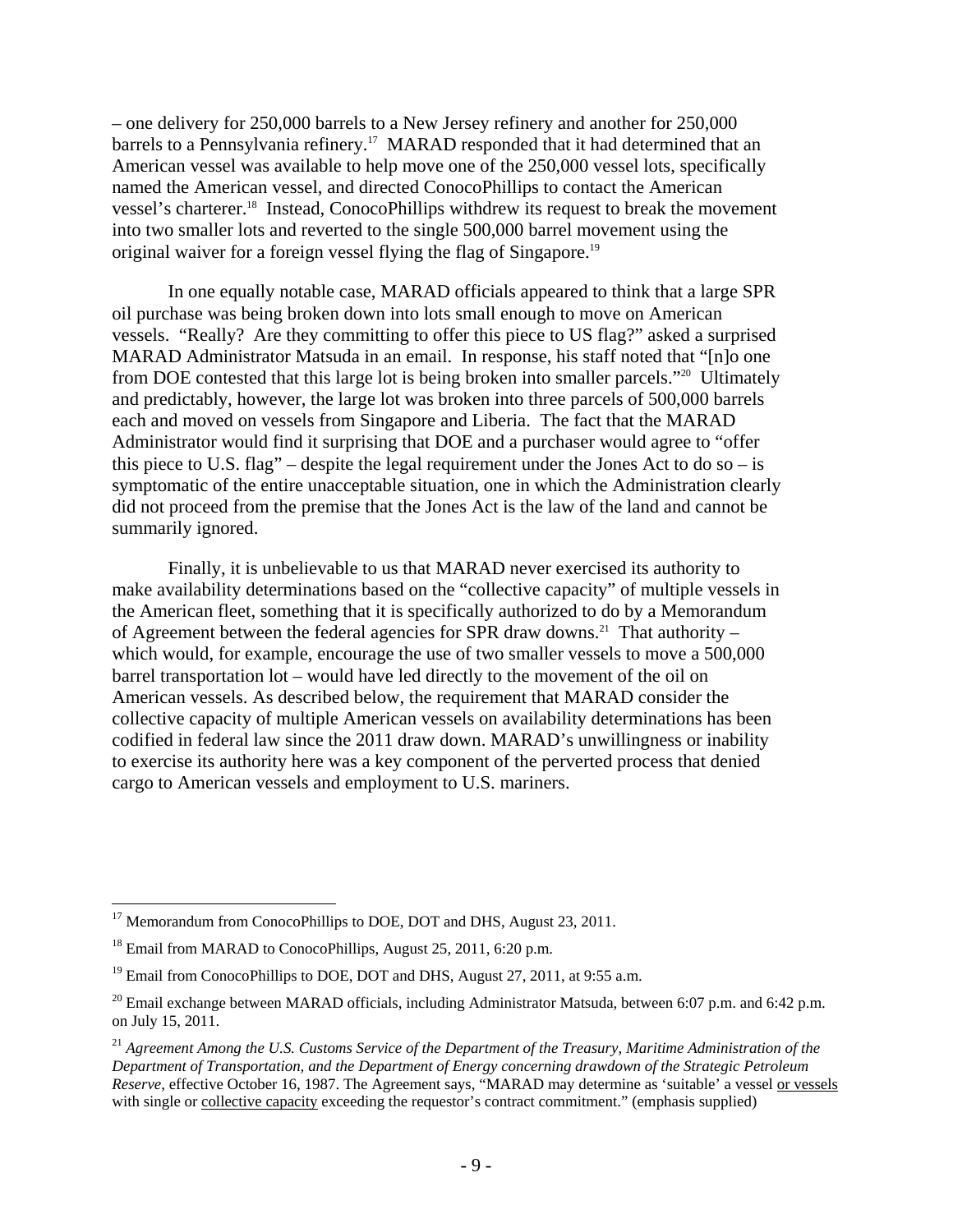#### F) The Federal Explanation

 To this day, DOE, DOT and DHS have not provided a satisfactory explanation for the American vessel "unavailability" determinations that amounted to a *de facto* blanket waiver of the Jones Act. No Administration official has confirmed the presence of the secret 500,000 barrel transportation size limit, which appears to have driven the entire process. No Administration official has explained why MARAD's collective capacity authority in the memorandum among the federal agencies was not exercised. Perhaps most remarkably, Administration officials have actually congratulated themselves for their efforts to include the American fleet in the draw down, citing the rescission of the original blanket Jones Act waiver and the decision to include lower minimum vessel size standards in the Notice of Sale.<sup>22</sup>

 At one point, Administration officials argued that American vessels were too small and too few to transport all the oil.<sup>23</sup> However, American vessel operators never argued that the U.S. fleet could move all the oil. In fact, the federal waiver provisions require only that U.S. vessels be used first. If all available American vessels had been employed in the draw down, U.S. companies would not have objected to subsequent waivers. Instead, virtually no American vessels were used, even those readily available. As to the size of the vessels, it was DOE that established the "minimum delivery lot sizes" of 40,000 barrels for barges and 300,000 for tankers in its Notice of Sale. Every vessel that the American maritime industry considered available exceeded those requirements. In addition, some of the American vessels that were available in 2011 were the very same types of vessels that had helped fill the SPR with crude oil in the first place.

 The most consistent explanation offered by the Administration to explain the waivers has been tied to the "desires"<sup>24</sup> of the oil purchasers to use larger foreign vessels to transport approximately 500,000 barrel lots in a single vessel movement. For example, a White House official, quoted in the *New York Times*, stated that the waivers were in part due to "the volumes requested by the purchasing companies…"25 MARAD indicated at one point that the waivers were necessary to meet the "transportation plans" of the purchasers of the oil. Several of MARAD's unavailability findings specifically cited the lack of an American vessel to "carry the entire lots of cargo in one trip as requested by the applicants." And a letter from senior DOE and DOT officials noted that purchasers of oil had "elected" to move the oil by tankers.<sup>26</sup>

<sup>&</sup>lt;sup>22</sup> Letter from Daniel B. Poneman, DOE Deputy Secretary, and John D. Porcari, DOT Deputy Secretary, to Sen. Mary Landrieu, December 27, 2011.

 $^{23}$  Id.

<sup>&</sup>lt;sup>24</sup> "Desires" is the description used by DOE in endorsing many of the Jones Act waiver requests (e.g., "ConocoPhillips' desire to move 500,000 barrels of crude oil … in one shipment…").

<sup>25 &</sup>quot;Oil Reserves Sidestep U.S. Vessels," *New York Times*.

<sup>&</sup>lt;sup>26</sup> Poneman and Porcari letter.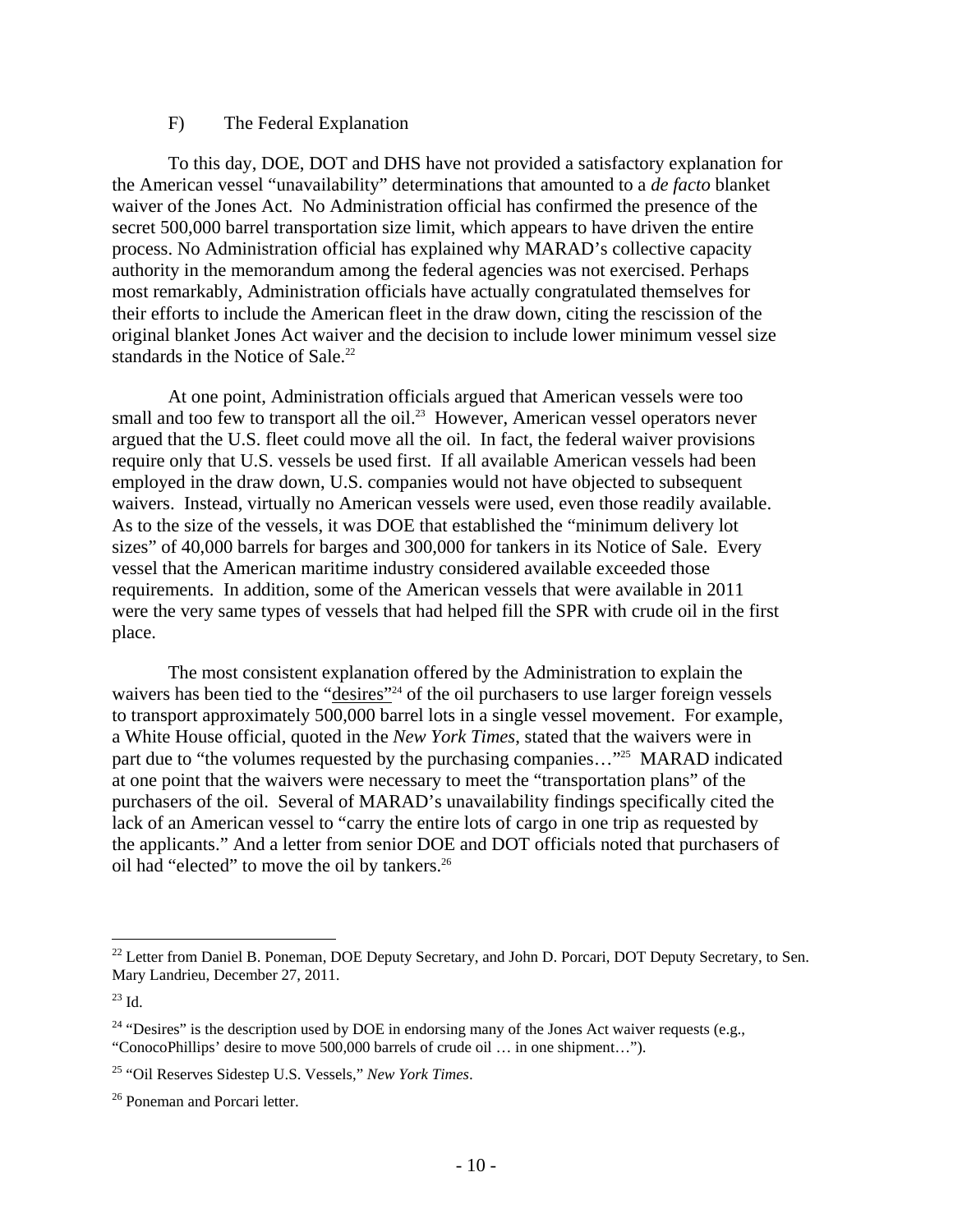It is simply incredible to us that these Administration officials could conclude that the transportation desires and plans of the oil purchasers to use large foreign ships trump and override the clear requirements of the Jones Act, federal regulations, the Notice of Sale, and other federal law.

# G) The Bottom Line

 The American Maritime Partnership urges this Committee to review this situation with care and inquire into at least the following areas:

- How a federal action designed to help the American economy could expressly favor foreign shipping companies and foreign workers to the detriment of American mariners and vessel owners and lead to the largest number of Jones Act waivers in history.
- Whether the federal departments adopted and conveyed to the purchasers a secret 500,000 barrel minimum transportation lot size, despite much lower minimums in the DOE's own Notice of Sale. If so, how was the 500,000 barrel minimum lot size information conveyed to the oil purchasers and why was it never conveyed to the maritime industry?
- How a DOE official with no jurisdiction or authority over the waiver process could inform the potential purchasers in advance that their Jones Act waivers would be approved (and they were).
- How the desires of purchasers of this SPR oil to use large foreign vessels could supersede federal law requiring the use of American vessels first.
- Whether the purchasers of the crude oil met their legal obligation to attempt to identify available American vessels and whether DOE enforced its own regulations and verified compliance by seeking documentary evidence of good faith efforts to obtain suitable U.S. flag vessels and responses received from that effort.
- Why MARAD failed to exercise its authority to consider the "collective capacity" of multiple American vessels in determining availability.

# 2) FUTURE DRAW DOWNS

 For as disappointed as we are with the inexplicable actions of the Administration in this terrible saga, we are most gratified and appreciative of the many actions taken by Congress since 2011 to avoid a similar situation in future draw downs.

# A) Congressional Action

 Congress responded quickly to the record number of waivers by enacting legislation impressing upon the federal agencies the need to follow existing law. Specifically, no waiver approvals may be granted until DHS "takes adequate measures to ensure the use of United States flag vessels." *Section 529 of Division D of the Consolidated Appropriations Act of 2012, P.L. 112-74.* Moreover, no waivers may be granted unless DOT has determined whether U.S.-flag vessels with single or collective capacity are capable of assisting in the SPR move. If not, DHS must provide a written justification for not using those U.S.-flag vessels. *Section 172 of Division C of the*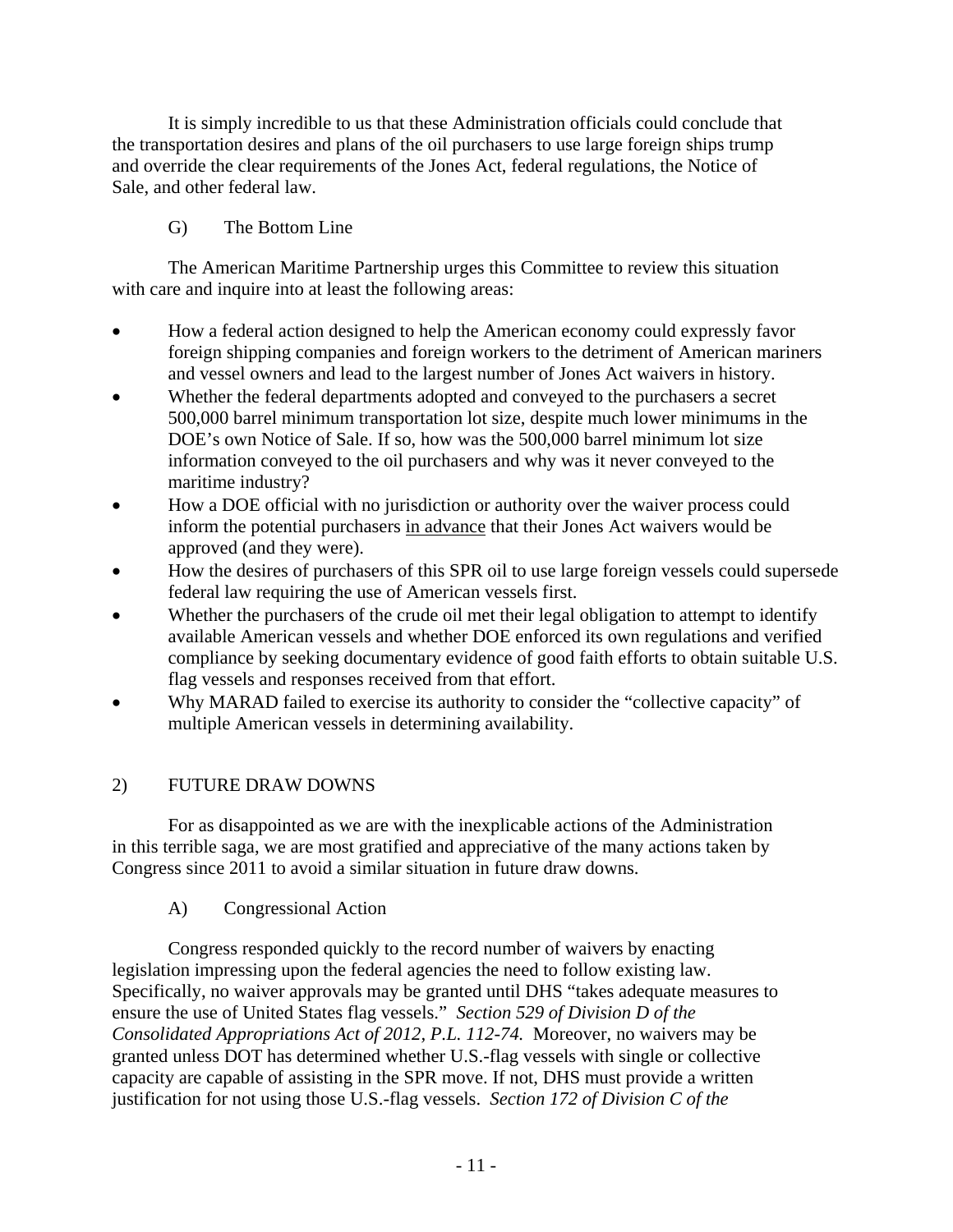*Consolidated and Further Continuing Appropriations Act of 2012, P.L. 112-55.* Prior to taking either of these steps, the Departments are statutorily required to consult with representatives of the U.S.-flag maritime industry. The Fiscal Year 2013 version of the DHS Appropriations bill, which was adopted by the full Senate Appropriations Committee on May 22, contained similar language.

In addition to enacted legislation, several related pieces of legislation have been approved by the House of Representatives and may be enacted into law yet this Congress. As you well know, Section 409 of H.R. 2838, the Coast Guard Authorization Act of 2011, includes an amendment sponsored by Congressmen Cummings and Landry that requires MARAD to include information in its vessel availability assessments regarding actions that could be taken to encourage use of American vessels; publish its determinations on its website; and notify Congress when a waiver is requested or issued. Similar language was also adopted by the full House of Representatives in the Defense Authorization Act of Fiscal Year 2013, H.R. 4310. In addition, Section 6 of the Senate's MARAD Authorization Act of Fiscal Year 2012 requires MARAD's certification to the Senate Armed Services Committee, the Senate Commerce Committee, the House Transportation and Infrastructure Committee and the House Armed Services Committee that "it is not possible to use a United States flag vessel or United States flag vessels collectively to meet the national defense requirements" before any waiver can be granted.

 In addition to this legislation, numerous Members of Congress, including key Members of this Subcommittee, have expressed their displeasure to the Administration in a variety of ways, including written correspondence.

 This array of impressive actions by Congress should make abundantly clear to the Administration the fact that its actions are viewed as inconsistent with longstanding U.S. transportation policy. Today's hearing is an important part of Congress's oversight of the continued integrity of the Jones Act. We applaud you for that.

B) Maritime Industry Response

 The American maritime industry also has been aggressive in taking steps to avoid a similar situation. Media reports continue to suggest that another SPR draw down may occur in 2012.

 In particular, we have met with federal officials regularly over the last several months at our initiative to ensure that the Administration has accurate information about the availability of U.S. vessels. On several occasions, we have arranged for senior officials from tank vessel companies to come to Washington, D.C. to meet with federal officials regarding issues related to any future draw down. (Unfortunately, despite repeated attempts, we have been unsuccessful in arranging a meeting with DOE.) At the request of federal officials, we have surveyed the industry and provided updated information about the availability of American vessels. We have responded to a broad range of technical questions from federal officials. Most recently we met with federal officials to address misconceptions by certain federal departments about operational issues related to vessels, including barges, and their ability to deliver crude oil to and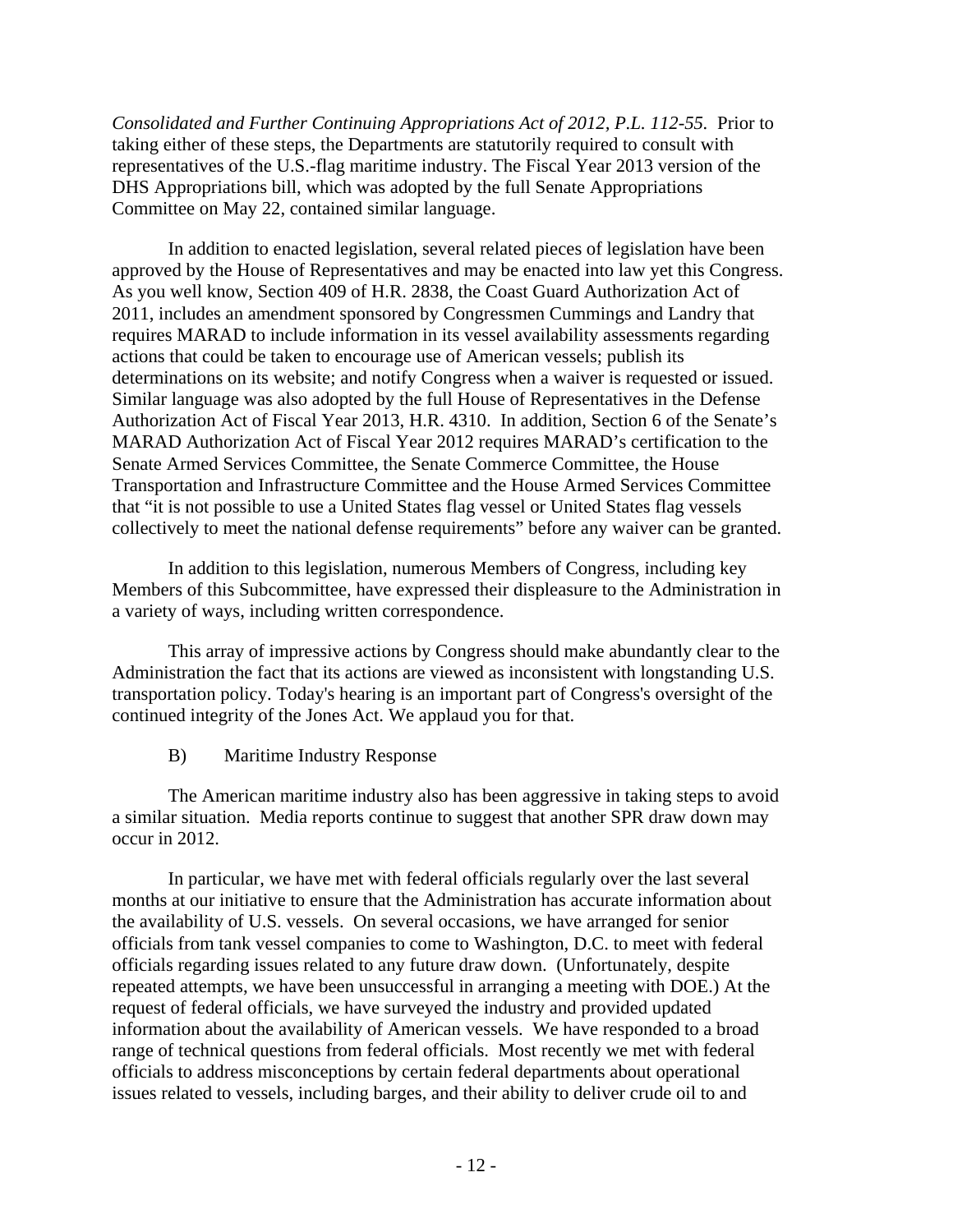from SPR terminals. For example, some DOE officials apparently believe that barges cannot serve certain SPR terminals, even though barges have served and do serve those very terminals. One thing is clear: there continues to be a great deal of confusion on the part of the federal government regarding the way the maritime industry works that could be overcome with a more regular exchange of information between the American vessel industry and the federal departments and agencies, including DOE. We are doing everything in our power to correct those errors now before new decisions are made that cannot be reversed.

We have invested a great deal of time and resources to develop vessel availability lists at the request of the federal departments/agencies and to update those lists showing vessels available now on the spot market, available in 30 days, and available in 60 days. These lists, which we assume are supplemented with information gleaned by MARAD itself, are conservative because not all tank vessel companies participated in our survey. However, even an incomplete list showed there are at least 30 American vessels with 2.5 million barrels of capacity available to move crude oil within 30 days in the event of another draw down.

 On April 16, 2012, AMP received a response to our letter to DOT Secretary Ray LaHood, DOE Secretary Steven Chu, and DHS Secretary Janet Napolitano urging compliance with the Jones Act in any future SPR draw downs.<sup>27</sup> We were pleased that it acknowledged the Jones Act as "a well-established element of U.S. law" and described President Obama as "committed to the faithful implementation of its provisions." According to the letter, "In the event of a future decision to release petroleum from the SPR, our Departments will continue to operate consistent with the Jones Act, including the recently enacted appropriations language referenced in your letter." Frankly, however, we were concerned by the use of the word "continue," as it suggested that the Department officials believe that their previous actions were consistent with the law. Finally, the letter promised a continuation of "our dialogue" on the subject.

 Our concern here is not merely semantic. Actions speak louder than words. Given the very troublesome actions of the Administration throughout 2011 in the previous draw down, we remain extraordinarily concerned with the potential for repeat actions from the Administration in the next draw down. Missing from the April 16 letter, and missing from all verbal communications we have had with the Administration, is the clear and unambiguous commitment that in any future draw down, all available American vessels will be utilized for the transportation of SPR oil before any waiver of the Jones Act is sought. We have yet to receive such an assurance from the Administration, and until it is provided, we have no choice but to be extremely concerned about how the Administration will enforce the Jones Act in the next draw down.

<sup>&</sup>lt;sup>27</sup> The letter to the AMP Board of Directors was signed by Matsuda, Sandalow, and David V. Aguilar, Acting CBP Commissioner, on April 16, 2012.